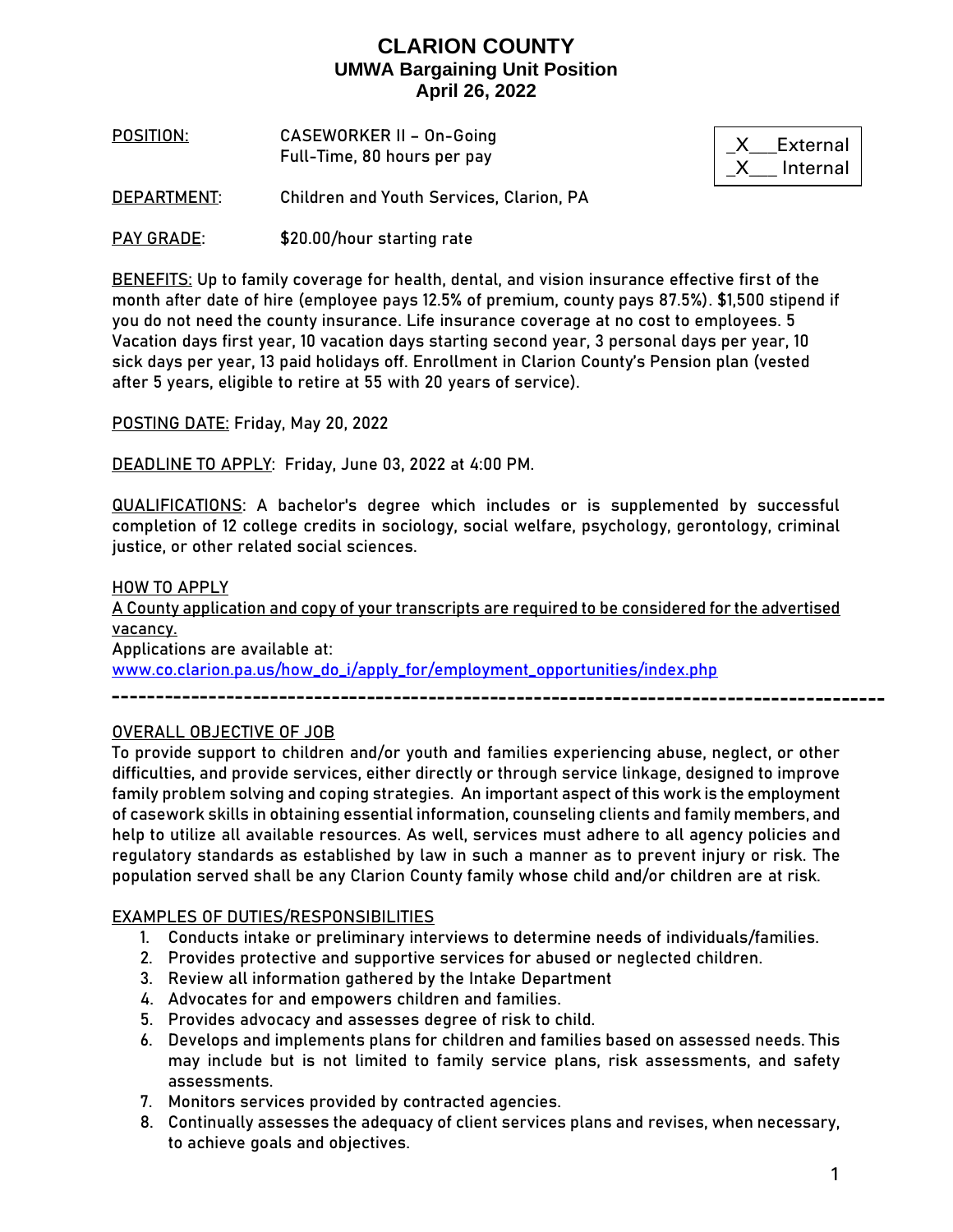- 9. Works in a team setting. Schedules, plans, and at times leads team meetings.
- 10. Provides for necessary arrangements according to individual's/family needs; makes referrals/contacts to other community services/agencies as necessary.
- 11. Assists individuals in arranging appointments for themselves and family members; and provides transportation if needed.
- 12. Teaches clients home and budget management, childcare, and parenting skills; and assists with housing, employment, recreation and living arrangements, as required.
- 13. Attends court hearings, testifies and writes reports approximately every three months.
- 14. Maintains regular contacts with individuals, families and/or guardians through home and office or school visits as required by regulation.
- 15. Maintains accurate documentation. Prepares reports and other paperwork within timeframes mandated by federal or state regulation and/or county policy.
- 16. Travels frequently and makes home visits at least per state regulations.
- 17. Completes necessary filing and maintenance of records.
- 18. Documents case activity through records, correspondence, and reports according to applicable policies and procedures.
- 19. Utilizes computer to document all coordination activities in the CAPS database. Uses other office equipment such as fax machine, scanner, etc., as needed.
- 20. Meet at least weekly with Casework Supervisor to review service provision.
- 21. Identify concerns to supervisor re: level of care received by children in their home or in placement, i.e., foster home, shelter, residential, residential treatment.
- 22. Upon certification by the State as a Direct Service Worker, participate in the On-Call rotation for afterhours emergency services.
- 23. Comply with the HIPAA privacy and security regulations that govern disclosure of protected health information and follow all procedures developed by the agency to comply with those regulations. Access to protected health information is limited as identified on the attached workforce designation.

### **OTHER DUTIES OF THE JOB**

- 1. Attends staffing, training and other meetings as required.
- 2. Attends certification trainings as required under Act 151 of the Child Protective Services Law, Title 23 PA, C.S. and Chapter 6.
- 3. Performs other job-related work as required.

### **SUPERVISION EXERCISED**

None

#### **SUPERVISION RECEIVED**

Receives continuous instruction and regular supervision from Supervisor in regard to daily work duties.

#### **WORKING CONDITIONS**

- 1. Works indoors with adequate workspace, lighting, temperatures, and ventilation.
- 2. Works with average indoor exposure to noise, but subject to frequent disruptions and stress.
- 3. Normal indoor exposure to dust/dirt.
- 4. Works in conditions of potential outbursts or disruptive behavior of clients.
- 5. Travels frequently during all seasons and is exposed to outdoor elements, including snow and icy roadways.
- 6. Works frequently outside the office and is exposed to above average dust/dirt/odors and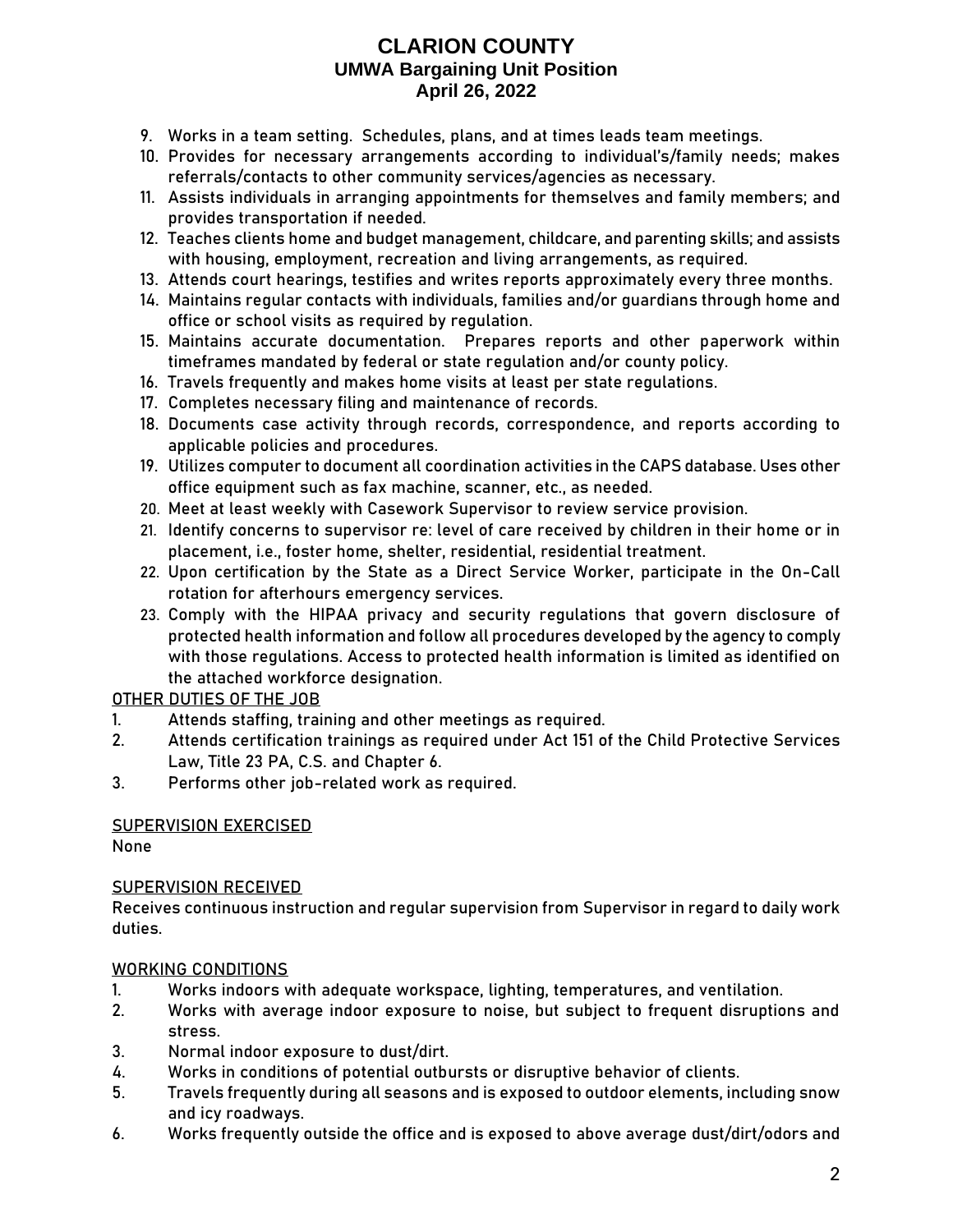smoke.

7. Occasionally works evenings or weekends as needed.

#### **PHYSICAL AND MENTAL CONDITIONS**

- 1. Must possess the ability to record, convey and present information, explain procedures, and follow instructions.
- 2. Must be able to sit and/or drive for long periods throughout the workday, with intermittent periods of standing, walking, bending, twisting and reaching as necessary to carry out essential duties of job.
- 3. Dexterity requirements range from simple to coordinated movements of fingers/hands, feet/legs, torso necessary to carry out duties of job.
- 4. Sedentary work, with occasional lifting/carrying of objects with a maximum weight of ten pounds.
- 5. Must be able to cope with the physical and mental stress of the position.
- 6. Must be able to physically and mentally react quickly in the event of a disturbance or physical outbreak.
- 7. Must be able to pay close attention to details and concentrate on work.

#### **QUALIFICATIONS**

#### EDUCATION/EXPERIENCE

Six months of experience as a County Caseworker 1;

OR

A bachelor's degree with social welfare major and 6 months of professional social casework experience in a public or private social service agency.

OR

A bachelor's degree with concludes or is supplemented by 12 college credits in sociology, social welfare, psychology, gerontology, criminal justice, or other related social sciences and one year of professional social casework experience in a public or private social services agency;

OR

Any equivalent combination of experience and training which includes 12 college credits in sociology, social welfare, psychology, gerontology, criminal justice, or other related social sciences. Necessary Special Requirement: Must possess a Pennsylvania driver's license.

#### CLEARANCES

- Must work in conjunction with employer to apply for Act 34 PA State Police Criminal History, Act 151 PA Child Abuse and FBI clearances prior to employment. All clearances must reflect acceptable results.
- Must not appear on Preclusion Lists as defined by "Pennsylvania's Medical Assistance Bulletin 99-11-05 Provider Screening of Employees and Contractors for Exclusion from Participating in Federal Healthcare Programs."

#### **REQUIRED KNOWLEDGE, SKILLS AND ABILITIES**

- 1. Must be able to speak and understand the English language in an understandable manner in order to carry out essential job duties.
- 2. Must possess effective communication and interpersonal skills.
- 3. Must possess initiative and problem-solving skills.
- 4. Must possess ability to function independently, have flexibility and the ability to work effectively with individuals, families, co-workers, and others.
- 5. Must possess ability to maintain confidentiality in regard to individual information and records.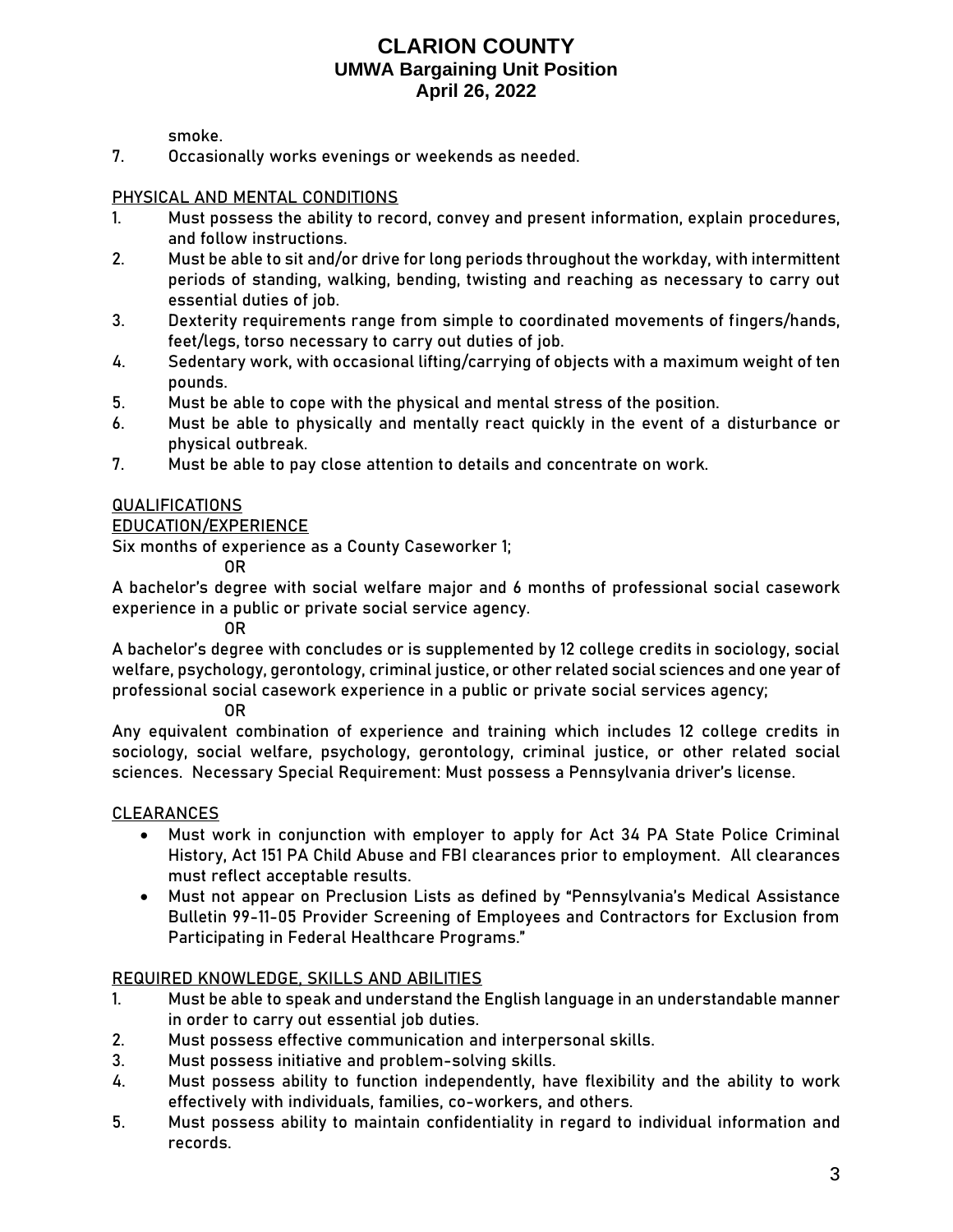- 6. Must possess the ability to make independent decisions when circumstances warrant such action.
- 7. Must possess the technical knowledge of operating personal computers and other office equipment.
- 8. Must possess a valid Pennsylvania Driver's License and daily access to reliable transportation. Travel will be throughout the county to complete assessments, monitor conditions, and provide interventions in the individual's homes within the county.
- 9. Must understand and comply with all mandatory reporting requirements of CYS.
- 10. Must possess the principles and practices used in social service work, and the ability to apply those principles and practices within the scope of the position.
- 11. Must possess knowledge of social, economic and health problems and resources and be able to interact effectively with said resources on the individual's behalf.
- 12. Must possess the ability to conduct thorough, complete assessments using prescribed instruments and to determine the most appropriate, least restrictive level of care needed.
- 13. Must possess ability to plan and organize work and prepare adequate records and reports.
- 14. Must possess ability to practice organizational and stress management skills and to practice use of good judgment.
- 15. Must possess the ability to deliver and evaluate appropriate services to consumers and to monitor the effectiveness of such services.
- 16. Must possess some technical knowledge of operating personal computers and related software, or ability to learn and operate with reasonable accuracy and speed.
- 17. Must possess ability to interpret regulations, policies and procedures, and apply them accordingly.
- 18. Must possess the ability to work with persons who have physical, mental, or emotional disabilities, who are economically disadvantaged and may be involved in the court system, and advocate on their behalf.
- 19. Must be able to interact effectively with internal agency staff, state department staff, counselors, foster parents, provider agencies, attorneys, and court.
- 20. Must possess ability to make accurate observations and documentation of same in regard to each individual's needs and make determinations of risk assessment.
- 21. Must possess some knowledge of child development and the ability to conduct assessments and investigations.
- 22. Must possess ability to provide structured and unstructured life skills instructions and guidance to individuals as needed.
- 23. Must be able and willing to learn about the juvenile court system as it relates to child services and apply that knowledge to essential job duties.

### **HOW TO APPLY**

A County application and transcripts are required to be considered for the advertised vacancy. Applications are only accepted for positions in which we are *actively* recruiting. Applications received for positions not being advertised or general/blanket applications will be discarded.

Applications are available:

- Online by visiting: [www.co.clarion.pa.us/how\\_do\\_i/apply\\_for/employment\\_opportunities/index.php](http://www.co.clarion.pa.us/how_do_i/apply_for/employment_opportunities/index.php)
- In-Person by visiting the Clarion County Human Resource Office on the 2<sup>nd</sup> floor of the Administration Building located at 330 Main Street, Clarion, PA 16214